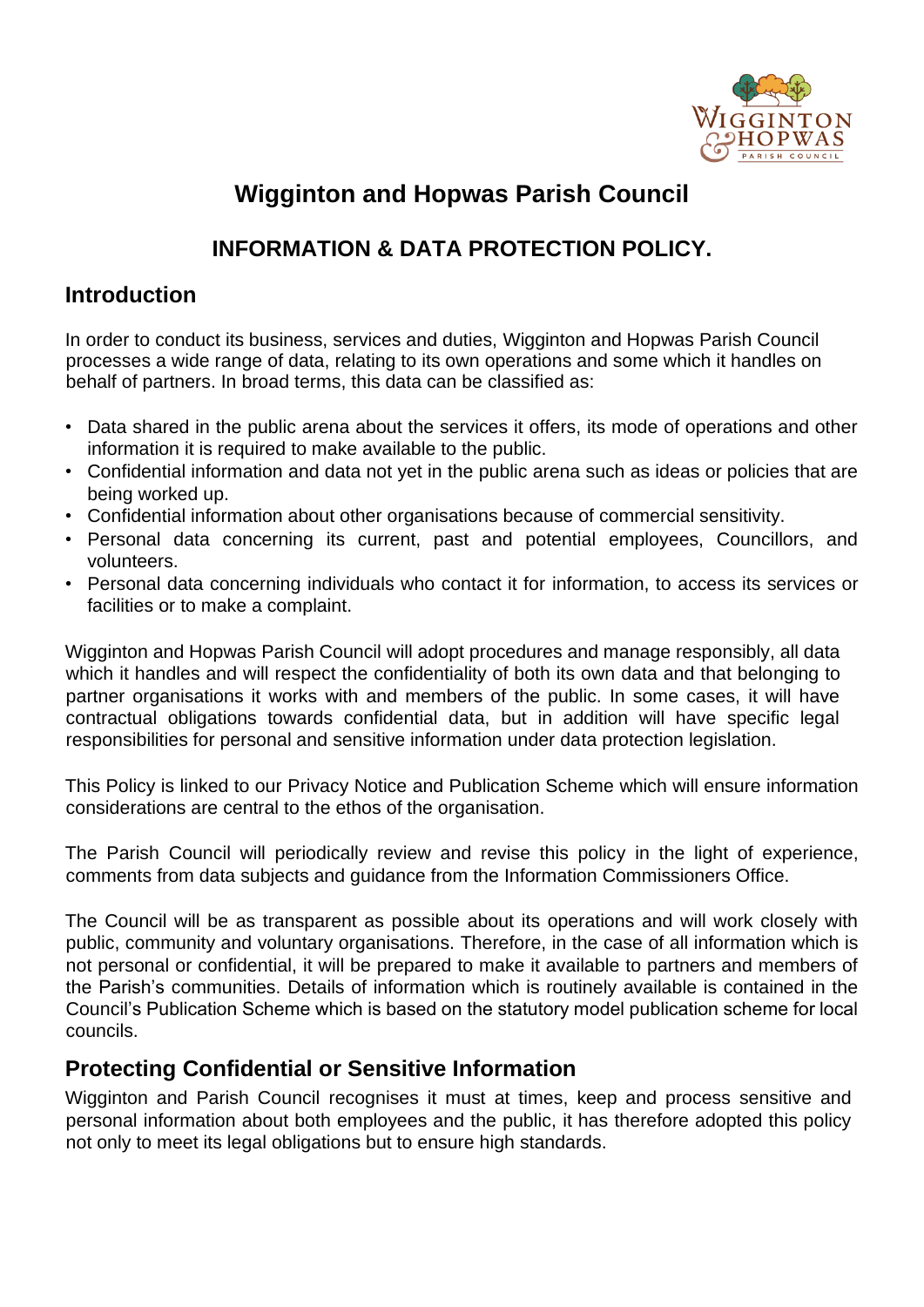

The General Data Protection Regulations (GDPR) became law on 25<sup>th</sup> May 2018 and will like the Data Protection Act 1998 before them, seek to strike a balance between the rights of individuals and the sometimes, competing interests of those such as the Parish Council with legitimate reasons for using personal information.

#### **The policy is based on the premise that Personal Data must be:**

- Processed fairly, lawfully and in a transparent manner in relation to the data subject.
- Collected for specified, explicit and legitimate purposes and not further processed in a manner that is incompatible with those purposes.
- Adequate, relevant, and limited to what is necessary in relation to the purposes for which they are processed.
- Accurate and, where necessary, kept up to date.
- Kept in a form that permits identification of data subjects for no longer than is necessary for the purposes for which the personal data are processed.
- Processed in a manner that ensures appropriate security of the personal data including protection against unauthorised or unlawful processing and against accidental loss, destruction or damage, using appropriate technical or organisational measures.

#### **Data Protection Terminology**

**Data subject** - means the person whose personal data is being processed.

That may be an employee, prospective employee, associate, or prospective associate of the Parish Council or someone transacting with it in some way; or an employee, Member or volunteer with one of our clients, or persons transacting or contracting with one of our clients when we process data for them.

**Personal data** - means any information relating to a natural person or data subject that can be used directly or indirectly to identify the person.

It can be anything from a name, a photo, and an address, date of birth, an email address, bank details, and posts on social networking sites or a computer IP address.

**Sensitive personal data** - includes information about racial or ethnic origin, political opinions, and religious or other beliefs, trade union membership, medical information, sexual orientation, genetic and biometric data, or information related to offences or alleged offences where it is used to uniquely identify an individual.

**Data controller** - means a person who (either alone or jointly or in common with other persons) (e.g. Parish Council, employer) determines the purposes for which and the manner in which any personal data is to be processed.

**Data processor** - in relation to personal data, means any person (other than an employee of the data controller) who processes the data on behalf of the data controller.

**Processing information or data** - means obtaining, recording or holding the information or data or carrying out any operation or set of operations on the information or data, including: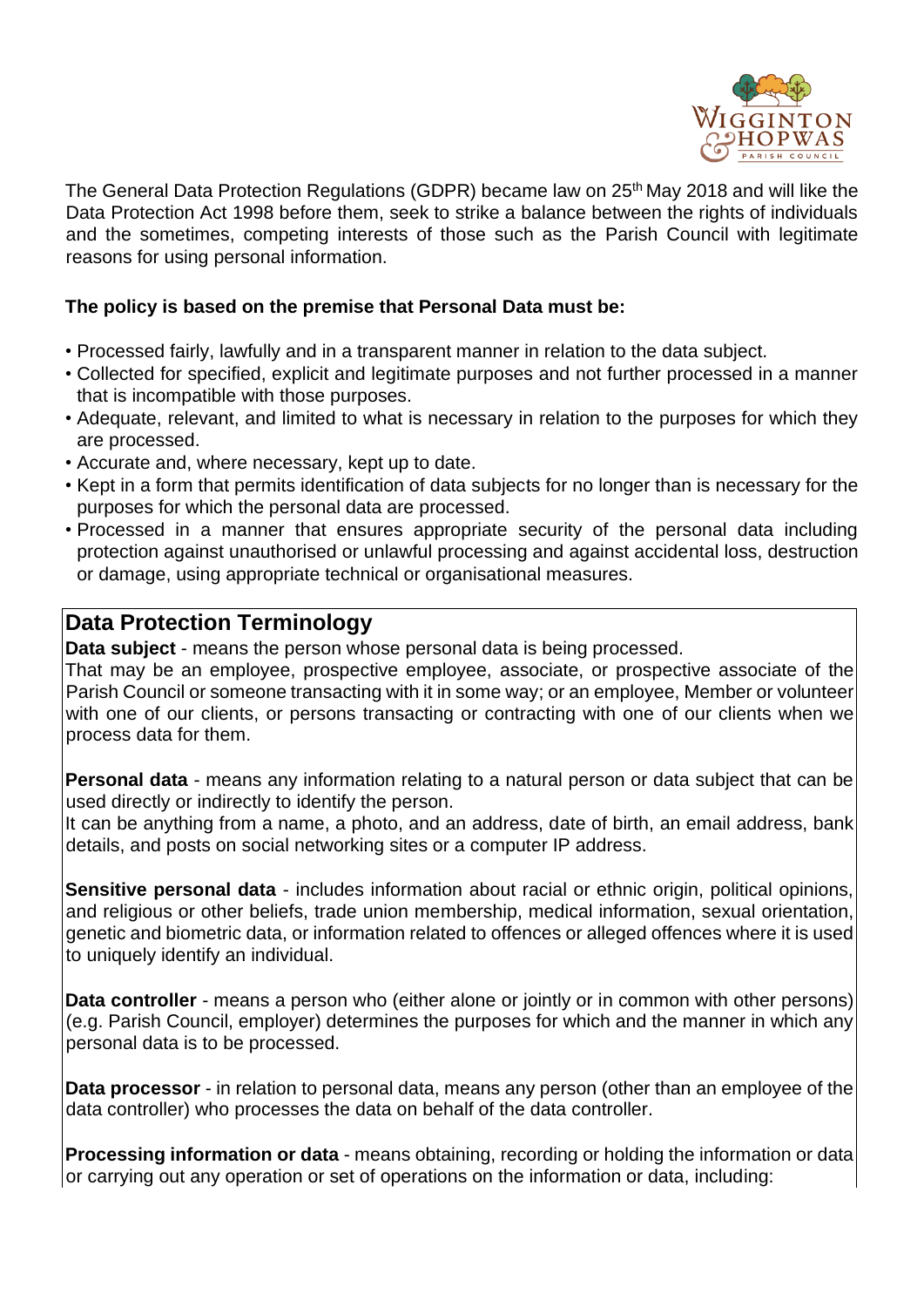

- organising, adapting or altering it
- retrieving, consulting or using the information or data<br>• disclosing the information or data by transmission
- disclosing the information or data by transmission, dissemination or otherwise making it available
- aligning, combining, blocking, erasing or destroying the information or data. regardless of the Technology used.

Wigginton and Hopwas Parish Council processes **personal data** in order to:

- fulfil its duties as an employer by complying with the terms of contracts of employment, safeguarding the employee and maintaining information required by law.
- pursue the legitimate interests of its business and its duties as a public body, by fulfilling contractual terms with other organisations, and maintaining information required by law.
- monitor its activities including the equality and diversity of its activities
- fulfil its duties in operating the business premises including security
- assist regulatory and law enforcement agencies
- process information including the recording and updating details about its Councillors, employees, partners, and volunteers.
- process information including the recording and updating details about individuals who contact it for information, or to access a service, or make a complaint.
- undertake surveys, censuses, and questionnaires to fulfil the objectives and purposes of the Council.
- undertake research, audit and quality improvement work to fulfil its objects and purposes.
- carry out Council administration.

Where appropriate and governed by necessary safeguards we will carry out the above processing jointly with other appropriate bodies from time to time.

#### **The Council will ensure that at least one of the following conditions is met for personal information to be considered fairly processed:**

- The individual has consented to the processing
- Processing is necessary for the performance of a contract or agreement with the individual
- Processing is required under a legal obligation
- Processing is necessary to protect the vital interests of the individual
- Processing is necessary to carry out public functions
- Processing is necessary in order to pursue the legitimate interests of the data controller or third parties.

Particular attention is paid to the processing of any **sensitive personal information** and the Parish Council will ensure that at least one of the following conditions is met:

- Explicit consent of the individual
- Required by law to process the data for employment purposes
- A requirement in order to protect the vital interests of the individual or another person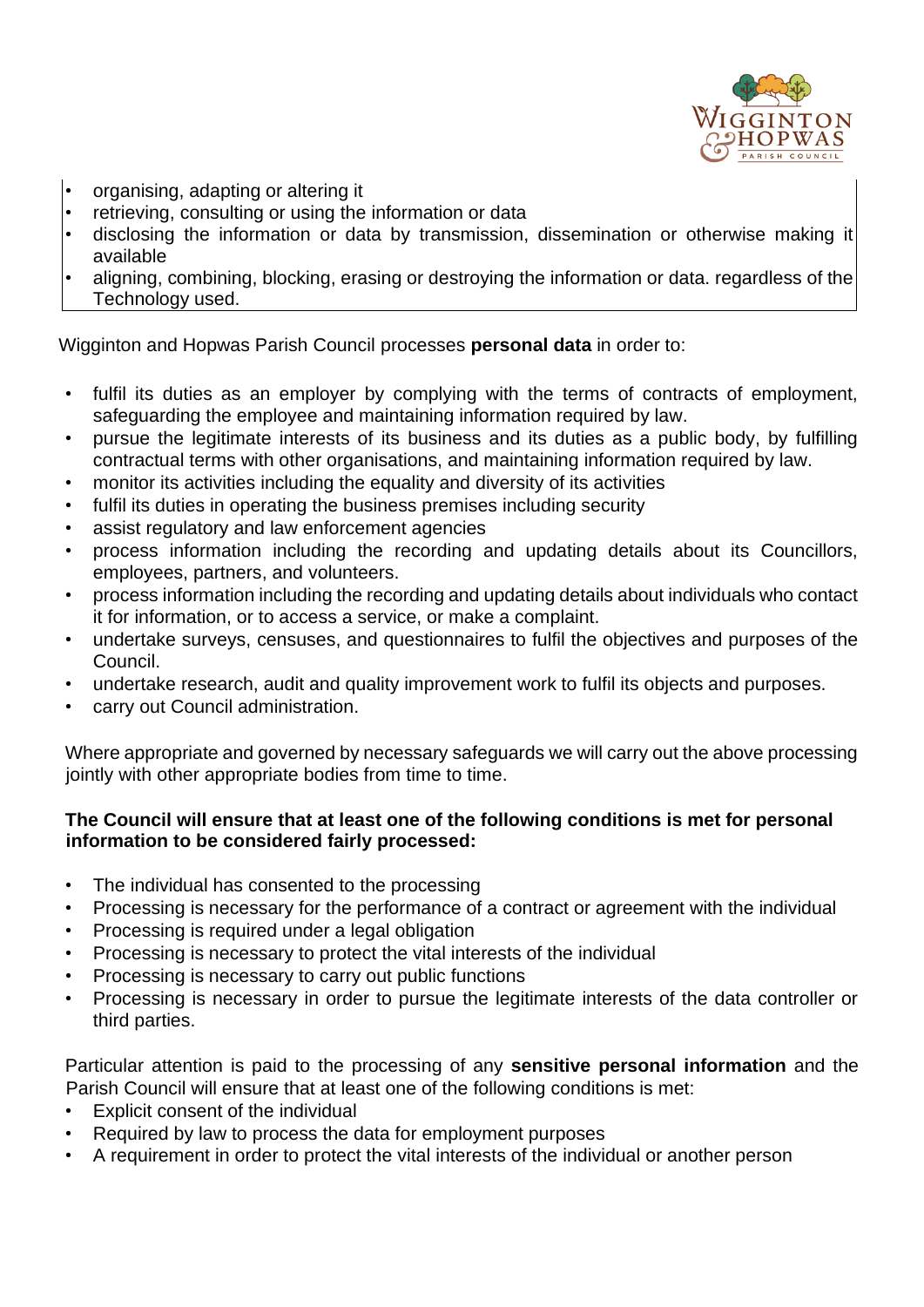

#### **Who is responsible for protecting a person's personal data?**

The Parish Council as a corporate body has ultimate responsibility for ensuring compliance with the Data Protection legislation. The Council has delegated this responsibility day to day to the Parish Clerk.

- Email: clerk@wiggintonandhopwas.co.uk
- Phone: 07540 991 343
- Correspondence: Kate Clover, Parish Clerk, 42 Elm Tree Close, Kingsbury, B78 2JG.

# **Diversity Monitoring**

Wigginton and Hopwas Parish Council monitors the diversity of its employees, and Councillors, in order to ensure that there is no inappropriate or unlawful discrimination in the way it conducts its activities. It undertakes similar data handling in respect of prospective employees. This data will always be treated as confidential. It will only be accessed by authorised individuals within the Council and will not be disclosed to any other bodies or individuals. Diversity information will never be used as selection criteria and will not be made available to others involved in the recruitment process. Anonymised data derived from diversity monitoring will be used for monitoring purposes and may be published and passed to other bodies.

The Council will always give guidance on personnel data to employees, councillors, partners and volunteers through a Privacy Notice and ensure that individuals on whom personal information is kept are aware of their rights and have easy access to that information on request.

Appropriate technical and organisational measures will be taken against unauthorised or unlawful processing of personal data and against accidental loss or destruction of, or damage to, personal data.

Personal data shall not be transferred to a country or territory outside the European Economic Areas unless that country or territory ensures an adequate level of protection for the rights and freedoms of data subjects in relation to the processing of personal data.

### **Information provided to us**

The information provided (personal information such as name, address, email address, phone number) will be processed and stored so that it is possible for us to contact, respond to or conduct the transaction requested by the individual. By transacting with Wigginton and Hopwas Parish Council, individuals are deemed to be giving consent for their personal data provided to be used and transferred in accordance with this policy, however wherever possible specific written consent will be sought. It is the responsibility of those individuals to ensure that the Parish Council is able to keep their personal data accurate and up to date. The personal information will be not shared or provided to any other third party or be used for any purpose other than that for which it was provided.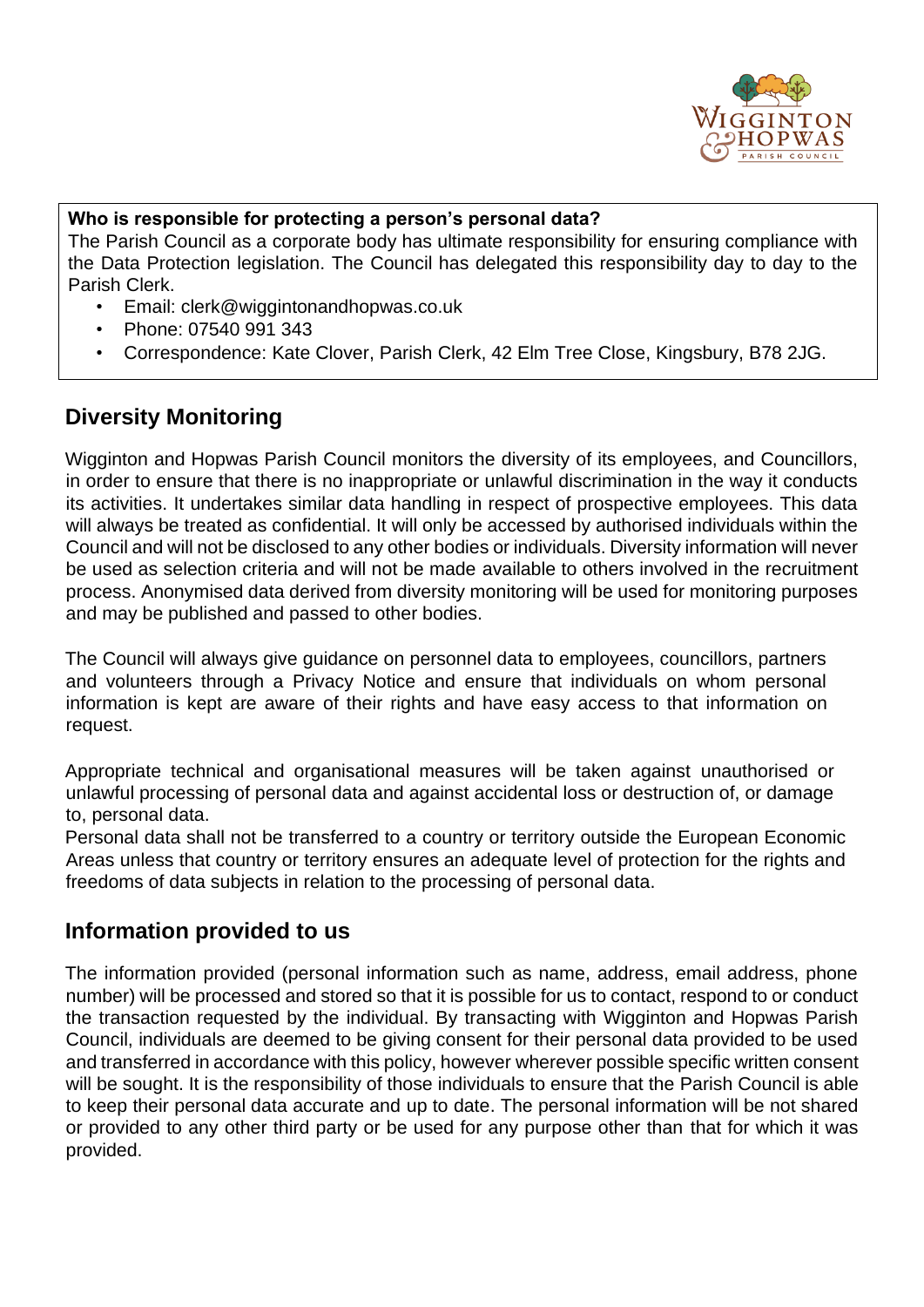

# **The Councils Right to Process Information**

General Data Protection Regulations (and Data Protection Act) Article 6 (1) (a) (b) and (e) Processing is with consent of the data subject, or

Processing is necessary for compliance with a legal obligation.

Processing is necessary for the legitimate interests of the Council.

### **Information Security**

The Parish Council cares to ensure the security of personal data. We make sure that your information is protected from unauthorised access, loss, manipulation, falsification, destruction or unauthorised disclosure. This is done through appropriate technical measures and appropriate policies.

We will only keep your data for the purpose it was collected for and only for as long as is necessary, after which it will be deleted.

### **Children**

We will not process any data relating to a child (under 13) without the express parental/ quardian consent of the child concerned.

# **Rights of a Data Subject**

**Access to Information:** an individual has the right to request access to the information we have on them. They can do this by contacting the Parish Clerk.

**Information Correction:** If they believe that the information we have about them is incorrect, they may contact the Parish Clerk so that we can update it and keep their data accurate.

**Information Deletion:** If the individual wishes the Parish Council to delete the information about them, they can do so by contacting the Parish Clerk.

**Right to Object:** If an individual believes their data is not being processed for the purpose it has been collected for, they may object by contacting the Parish Clerk.

The Parish Council does not use automated decision making or profiling of individual personal data.

**Complaints:** If an individual has a complaint regarding the way their personal data has been processed, they may make a complaint to the Parish Clerk or the Information Commissioners Office casework@ico.org.uk Tel: 0303 123 1113.

The Council will always give guidance on personnel data to employees through the Employee handbook.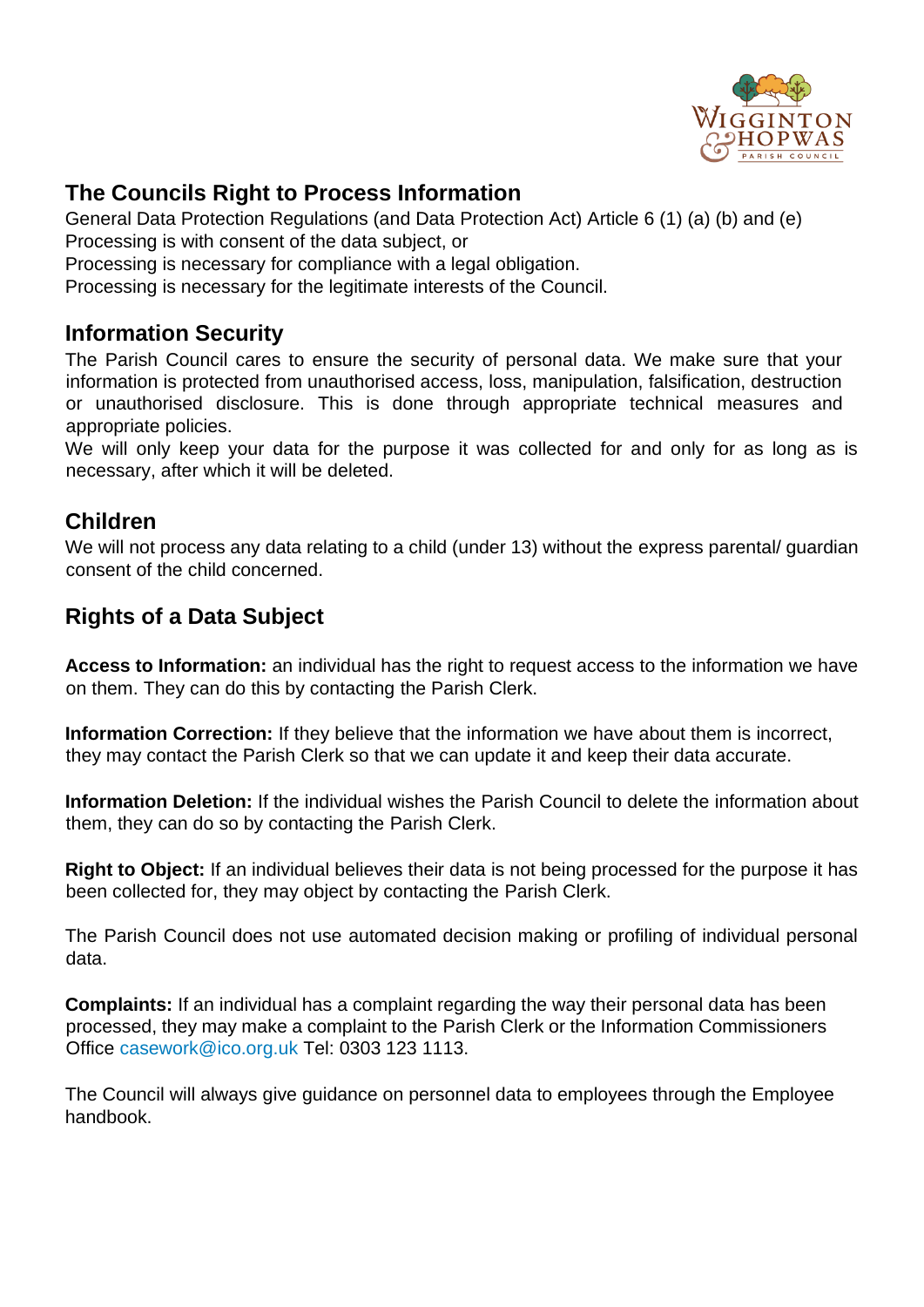

The Council will ensure that individuals on whom personal information is kept are aware of their rights and have easy access to that information on request.

### **Making Information Available**

The Publication Scheme is a means by which the Council can make a significant amount of information available routinely, without waiting for someone to specifically request it. The scheme is intended to encourage local people to take an interest in the work of the Council and its role within the community.

In accordance with the provisions of the Freedom of Information Act 2000, this Scheme specifies the classes of information which the Council publishes or intends to publish. It is supplemented with an Information Guide which will give greater detail of what the Council will make available and hopefully make it easier for people to access it.

All formal meetings of Council and its committees are subject to statutory notice being given on noticeboards and the Website. The Council publishes an annual programme in May each year. All formal meetings are open to the public and press and reports to those meetings and relevant background papers are available for the public to see. The Council welcomes public participation and has a public participation session at each Council meeting. Details can be seen in the Council's Standing Orders, which are available on its website.

Occasionally the Council may need to consider matters in private. Examples of this are matters involving personal details of staff, or a particular member of the public, or where details of commercial/contractual sensitivity are to be discussed. This will only happen after a formal resolution has been passed to exclude the press and public and reasons for the decision are stated. Minutes from all formal meetings, including the confidential parts are public documents.

The Openness of Local Government Bodies Regulations 2014 requires written records to be made of certain decisions taken by officers under delegated powers. These are not routine operational and administrative decisions such as giving instructions to the workforce or paying an invoice approved by Council, but would include urgent action taken after consultation with the Chairman, such as responding to a planning application in advance of Council. In other words, decisions which would have been made by Council or committee had the delegation not been in place.

The 2014 Regulations also amend the Public Bodies (Admission to Meetings) Act 1960 to allow the public or press to film, photograph or make an audio recording of council and committee meetings normally open to the public. The Council will where possible facilitate such recording unless it is being disruptive. It will also take steps to ensure that children, the vulnerable and members of the public who object to being filmed are protected without undermining the broader purpose of the meeting.

The Council will be pleased to make special arrangements on request for persons who do not have English as their first language or those with hearing or sight difficulties.